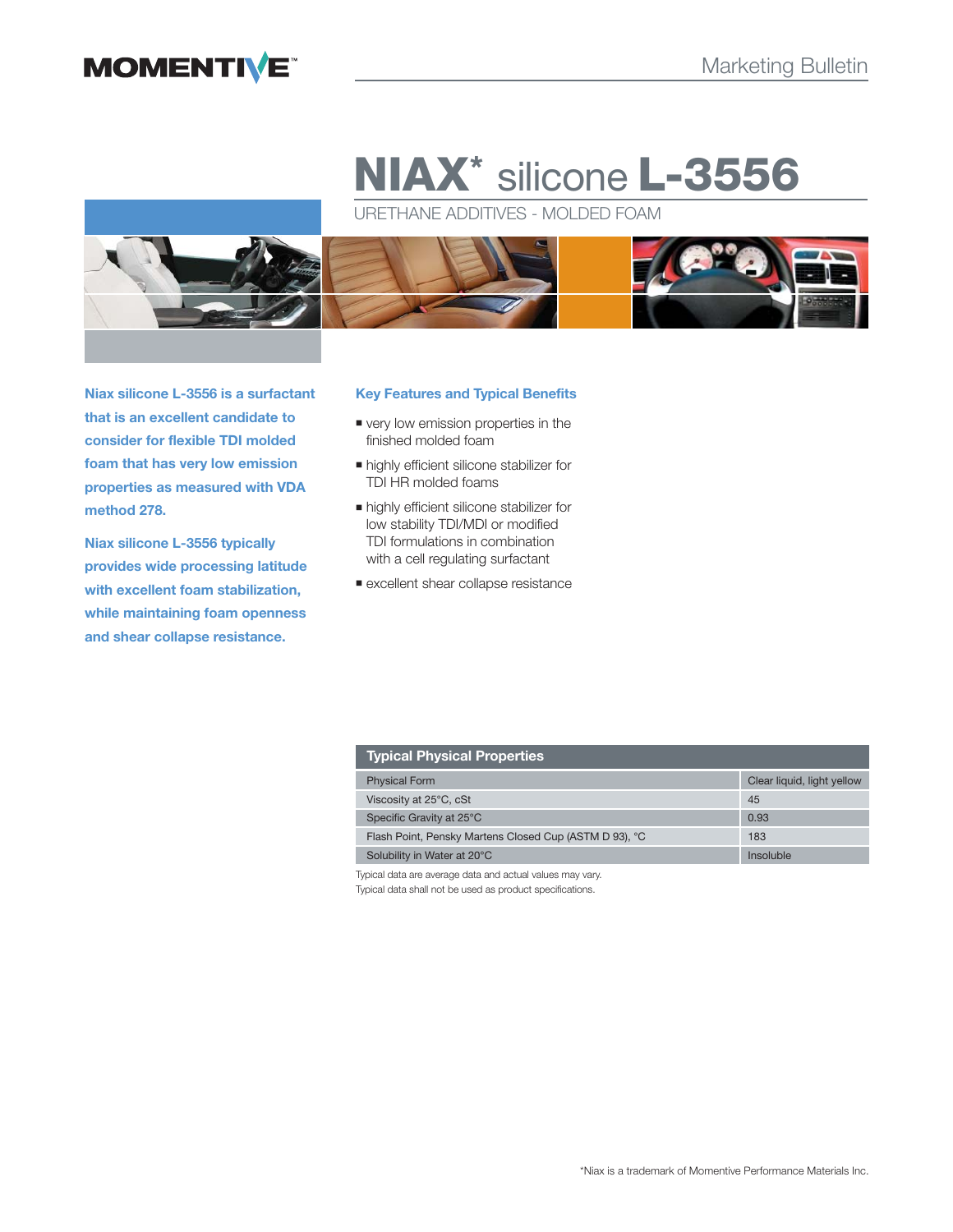#### **Performance**

The following data was generated comparing the performance of Niax silicone L-3556, Niax silicone L-3640 and a low emission competitive surfactant in a flexible TDI molded foam formulation.†

| <b>Material</b>                             | pphp                     | pphp                     | pphp                     |  |
|---------------------------------------------|--------------------------|--------------------------|--------------------------|--|
| Polyether Polyol (OH# 31.5)                 | 80                       | 80                       | 80                       |  |
| Polymer Polyol (OH# 18.5)                   | 20                       | 20                       | 20                       |  |
| Water (Total)                               | 3.0                      | 3.0                      | 3.0                      |  |
| Diethanolamine                              | 0.77                     | 0.77                     | 0.77                     |  |
| Niax silicone L-3556                        | 0.8                      | ÷                        | $\overline{\phantom{0}}$ |  |
| Niax silicone L-3640                        | $\overline{\phantom{m}}$ | 0.8                      | -                        |  |
| <b>Competitive Silicone Grade</b>           | $\overline{\phantom{a}}$ | $\overline{\phantom{0}}$ | 0.8                      |  |
| Niax catalyst EF-705                        | 0.5                      | 0.5                      | 0.5                      |  |
| Niax catalyst EF-600                        | 1.0                      | 1.0                      | 1.0                      |  |
| <b>TDI Index</b>                            | 95                       | 95                       | 95                       |  |
| <b>Processing and Physical Test Results</b> |                          |                          |                          |  |
| Exit Time (sec.)                            | 48                       | 48                       | 48                       |  |
| Density (kg/m <sup>3</sup> )                | 45.3                     | 45.6                     | 45.1                     |  |
| FTC (N) @ 50%                               | 665                      | 725                      | 861                      |  |
| Hot ILD (N) @ 50%                           | 140                      | 131                      | 130                      |  |
| Dry CS (%) @ 70%                            | 7.2                      | 6.8                      | 9.1                      |  |
| CFD @ 40% (kPa)                             | 2.9                      | 2.7                      | 2.8                      |  |
| <b>VDA 278 Test Results</b>                 |                          |                          |                          |  |
| Total Silicone Emission (ppm)               | 15                       | 81                       | 96                       |  |
| Silicone VOC (ppm)                          | 13                       | 68                       | 72                       |  |
| Silicone FOG (ppm)                          | 2                        | 14                       | 24                       |  |
| Total Emission (ppm)                        | 212                      | 268                      | 476                      |  |
| Total VOC (ppm)                             | 55                       | 133                      | 201                      |  |
| Total FOG (ppm)                             | 158                      | 135                      | 275                      |  |

Note: Test data. Actual results may vary.

† Comparing molded foam formulated using Niax silicone L-3556, Niax silicone L-3640 and a competitive surfactant, the foam containing Niax silicone L-3556 was found to exhibit very low emission according to VDA Method 278.

 VDA Method 278 is a test method used for the determination of organic emissions from non-metallic trim components used to manufacture the interior of motor vehicles. This includes an enormous range of materials such as upholstery, carpets, glues, sealing compounds, plastics, foam, leather, coatings, paint, etc.

The method classifies the emitted organic compounds into two groups:

– VOC value - the sum of the volatile and semi-volatile compounds up to n-C20 and

– FOG value - the sum of the semi-volatile and heavy compounds from n-C16 to n-C32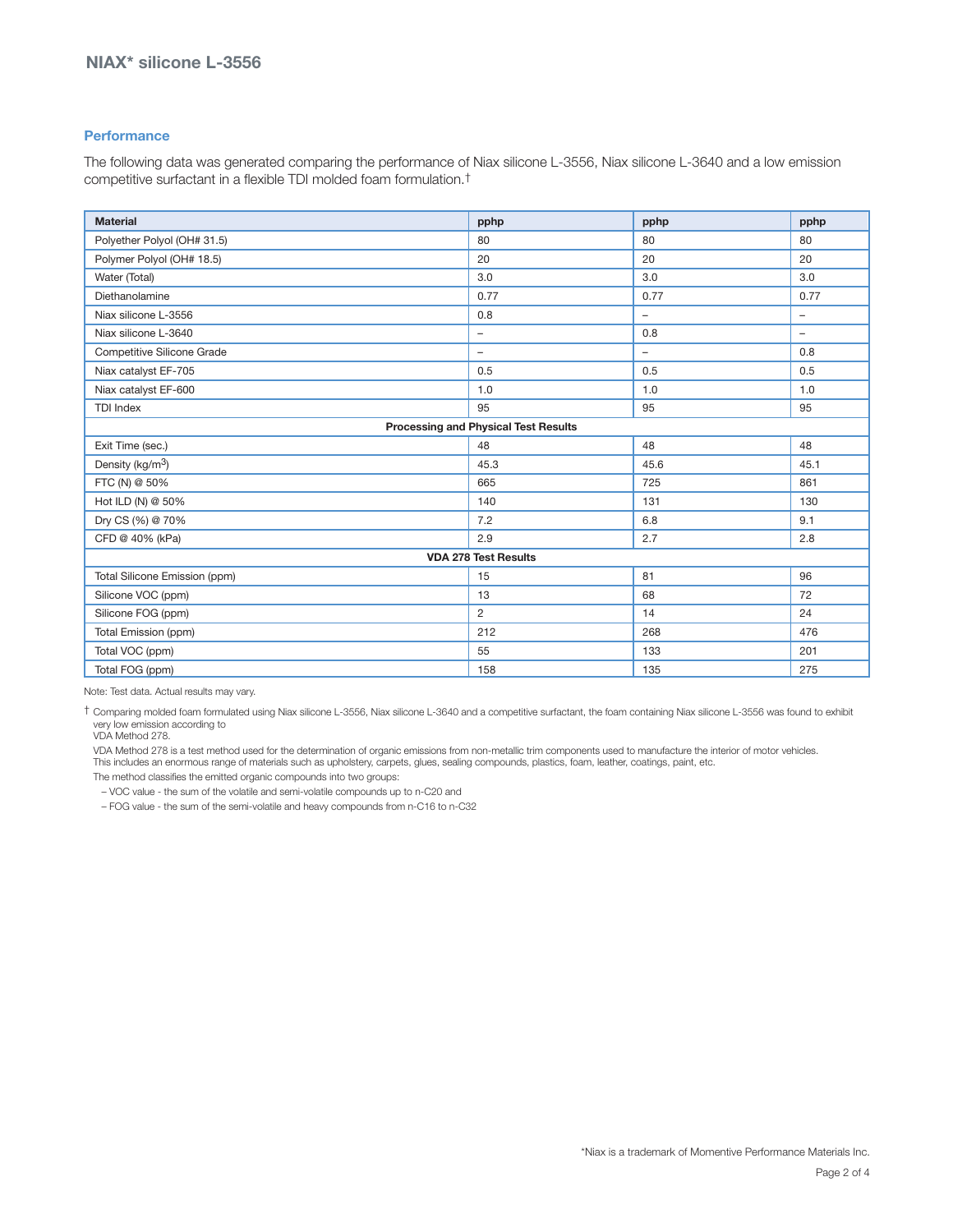#### **Patent Status**

Nothing contained herein shall be construed to imply the nonexistence of any relevant patents or to constitute the permission, inducement or recommendation to practice any invention covered by any patent, without authority from the owner of the patent.

#### **Product Safety, Handling and Storage**

Customers should review the latest Material Safety Data Sheet (MSDS) and label for product safety information, safe handling instructions, personal protective equipment if necessary, and any special storage conditions required for safety. MSDS are available at www.momentive.com or, upon request, from any Momentive Performance Materials (MPM) representative. For product storage and handling procedures to maintain the product quality within our stated specifications, please review Certificates of Analysis, which are available in the Order Center. Use of other materials in conjunction with MPM products (for example, primers) may require additional precautions. Please review and follow the safety information provided by the manufacturer of such other materials.

#### **Limitations**

Customers must evaluate Momentive Performance Materials products and make their own determination as to fitness of use in their particular applications.

#### **Emergency Service**

Momentive Performance Materials maintains an around-the-clock emergency service for its products.

| Location                       | <b>Emergency Service Provider</b>                                                                    | <b>Emergency Contact Number</b> |
|--------------------------------|------------------------------------------------------------------------------------------------------|---------------------------------|
| Mainland U.S., Puerto Rico     | <b>CHEMTREC</b>                                                                                      | 1-800-424-9300                  |
| Alaska, Hawaii                 | <b>CHEMTREC</b>                                                                                      | 1-800-424-9300                  |
| Canada                         | <b>CHEMTREC</b>                                                                                      | 1-800-424-9300                  |
| Europe, Israel                 | <b>NCEC</b>                                                                                          | +44 (0) 1235239670              |
| Middle East                    | <b>NCEC</b>                                                                                          | +44 (0) 1235239671              |
| Asia Pacific (except China)    | <b>NCEC</b>                                                                                          | +44 (0) 1235239670              |
| China                          | <b>NCEC</b>                                                                                          | +86-10-5100-3039                |
| Latin America (except Brazil)  | <b>NCEC</b>                                                                                          | +44 (0) 1235239670              |
| Brazil                         | SOS Cotec                                                                                            | 08000111767 or 08007071767      |
| All other locations world wide | <b>NCEC</b>                                                                                          | +44 (0) 1235239670              |
| At sea                         | Radio U.S. Coast Guard in U.S. waters<br>NCEC in International waters                                | +44 (0) 1235239670              |
|                                | For Health related calls, contact Momentive Performance Materials at +1-518-233-2500 (English only). |                                 |

DO NOT WAIT. Phone if in doubt. You will be referred to a specialist for advice.